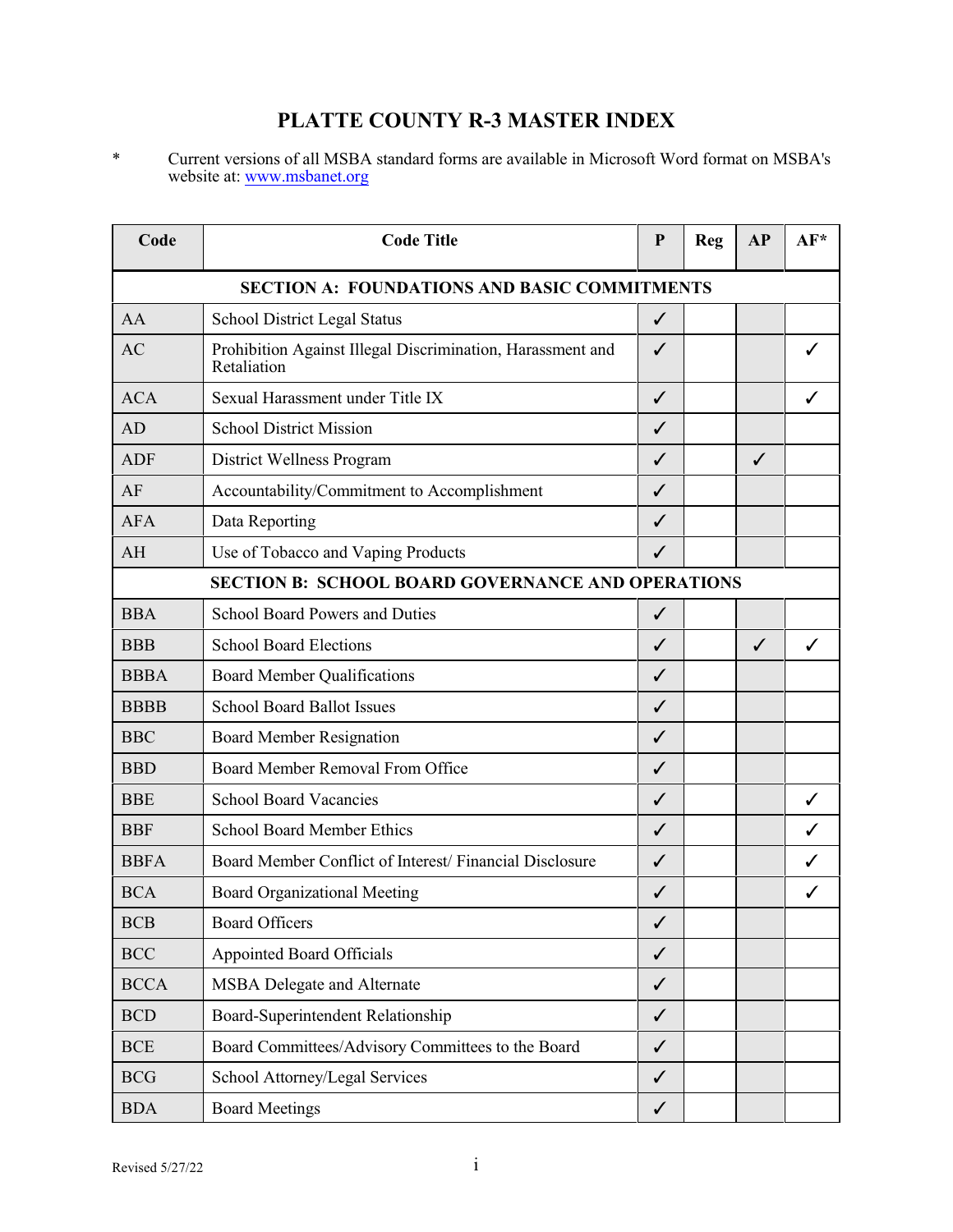| Code        | <b>Code Title</b>                                   | ${\bf P}$    | Reg          | AP           | AF* |
|-------------|-----------------------------------------------------|--------------|--------------|--------------|-----|
| <b>BDC</b>  | Closed Meetings, Records and Votes                  | $\checkmark$ |              |              |     |
| <b>BDDA</b> | Notification of Board Meetings                      | ✓            |              |              | ✓   |
| <b>BDDB</b> | Agendas                                             | ✓            |              |              |     |
| <b>BDDF</b> | Voting Method                                       | ✓            |              |              |     |
| <b>BDDG</b> | Minutes                                             | ✓            | $\checkmark$ |              |     |
| <b>BDDH</b> | Public Participation at Board Meetings              | ✓            |              |              |     |
| <b>BDDL</b> | Release of Information                              | ✓            |              |              | ✓   |
| <b>BF</b>   | <b>School Board Policy Process</b>                  | ✓            |              |              |     |
| <b>BHA</b>  | Board Training and Development                      | ✓            |              |              |     |
| <b>BHE</b>  | Board Member Liability/Insurance                    | ✓            |              |              |     |
| <b>BI</b>   | School Board Legislative Program                    | ✓            |              |              |     |
| <b>BJ</b>   | <b>School Board Memberships</b>                     | ✓            |              |              |     |
|             | <b>SECTION C: GENERAL SCHOOL ADMINISTRATION</b>     |              |              |              |     |
| CB          | School Superintendent                               | $\checkmark$ |              |              |     |
| CBB         | Recruitment and Appointment of the Superintendent   | ✓            |              |              |     |
| <b>CBC</b>  | Superintendent's Contract/Compensation and Benefits | $\checkmark$ |              |              |     |
| <b>CBG</b>  | Evaluation of the Superintendent                    | $\checkmark$ |              |              | ✓   |
| CF          | School Building Administration                      | ✓            |              |              |     |
| <b>CFB</b>  | <b>Evaluation of Principals</b>                     | ✓            |              | $\checkmark$ |     |
| <b>CH</b>   | Policy Implementation and Dissemination             | $\checkmark$ |              |              |     |
| <b>CHCA</b> | Handbooks                                           | $\checkmark$ |              |              |     |
|             | <b>SECTION D: FISCAL MANAGEMENT</b>                 |              |              |              |     |
| <b>DA</b>   | <b>Fiscal Responsibility</b>                        | $\checkmark$ |              |              |     |
| DB          | Annual Budget                                       | $\checkmark$ |              |              |     |
| DBB         | Fiscal Year                                         | $\checkmark$ |              |              |     |
| DC          | Taxing and Borrowing Authority/Limitations          | ✓            |              |              |     |
| DCB         | <b>Political Campaigns</b>                          | $\checkmark$ |              |              |     |
| DD          | Grants                                              | $\checkmark$ |              | $\checkmark$ |     |
| <b>DEA</b>  | <b>Revenues from Tax Sources</b>                    | ✓            |              |              |     |
| <b>DED</b>  | Disposition of Unbudgeted Revenue                   | $\checkmark$ |              |              |     |
| <b>DFA</b>  | Revenues from Investments/Use of Surplus Funds      | $\checkmark$ |              |              |     |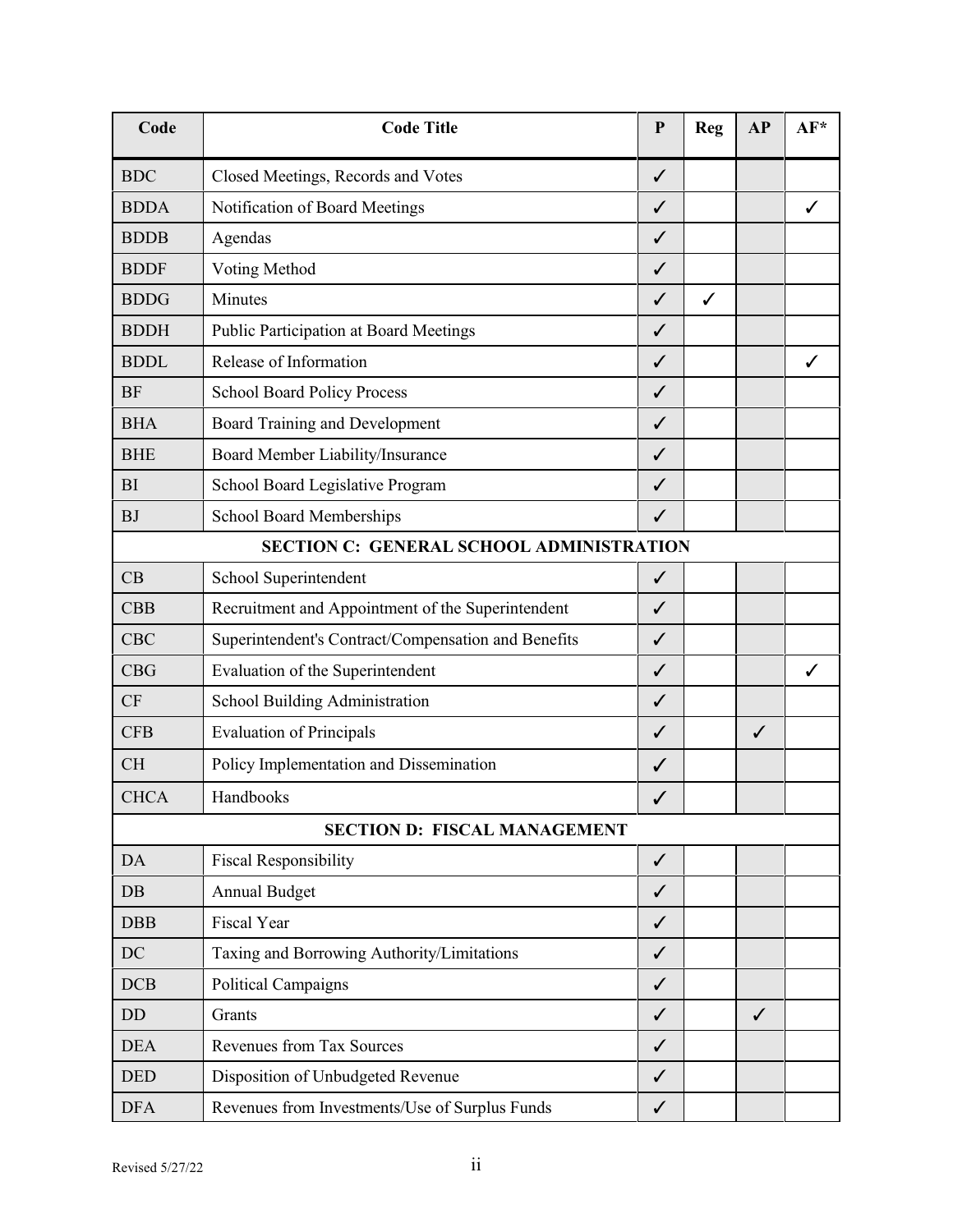| Code                        | <b>Code Title</b>                                 | ${\bf P}$    | <b>Reg</b> | AP           | AF* |
|-----------------------------|---------------------------------------------------|--------------|------------|--------------|-----|
| <b>DFEA</b>                 | Free Admissions                                   | $\checkmark$ |            |              |     |
| DG                          | Depository of Funds                               | ✓            |            | $\checkmark$ | ✓   |
| <b>DGA</b>                  | <b>Authorized Signatures</b>                      | ✓            |            |              |     |
| DH                          | Bonded Employees and Officers                     | $\checkmark$ |            |              |     |
| DI                          | Fiscal Accounting and Reporting/Accounting System | $\checkmark$ |            | $\checkmark$ | ✓   |
| <b>DIAA</b>                 | Fund Balances/GASB 54                             | ✓            |            |              |     |
| <b>DID</b>                  | <b>Inventory Management</b>                       | $\checkmark$ |            | $\checkmark$ |     |
| <b>DIE</b>                  | Audits                                            | ✓            |            | ✓            |     |
| DJB                         | Petty Cash Accounts                               | ✓            |            | ✓            |     |
| <b>DJF</b>                  | Purchasing                                        | ✓            |            | ✓            | ✓   |
| <b>DJFA</b>                 | Federal Programs and Projects                     | $\checkmark$ |            | $\checkmark$ |     |
| <b>DK</b>                   | <b>Payment Process</b>                            | $\checkmark$ |            |              |     |
| <b>DLB</b>                  | <b>Salary Deductions</b>                          | ✓            |            |              | ✓   |
| <b>DLC</b>                  | <b>Expense Reimbursements</b>                     | $\checkmark$ |            |              |     |
| <b>DLCA</b>                 | <b>Travel Expenses</b>                            | ✓            |            |              |     |
| <b>DN</b>                   | <b>Surplus District Property</b>                  | ✓            |            | $\checkmark$ |     |
|                             | <b>SECTION E: SUPPORT SERVICES</b>                |              |            |              |     |
| EB                          | <b>Safety Program</b>                             | $\checkmark$ |            | $\checkmark$ | ✓   |
| <b>EBAB</b>                 | <b>Hazardous Materials</b>                        | ✓            |            | ✓            |     |
| <b>EBB</b>                  | <b>Communicable Diseases</b>                      | $\checkmark$ |            | ✓            |     |
| <b>EBBA</b>                 | Illness and Injury Response and Prevention        | ✓            |            | ✓            |     |
| <b>EBBC</b>                 | <b>Lactation Support</b>                          | ✓            |            |              |     |
| <b>EBC</b>                  | <b>Emergency Drills</b>                           | $\checkmark$ |            | $\checkmark$ |     |
| <b>EBCA</b>                 | Crisis Intervention Plan                          | $\checkmark$ |            |              |     |
| <b>ECA</b>                  | <b>Building and Grounds Security</b>              | $\checkmark$ |            | $\checkmark$ |     |
| <b>ECB</b>                  | <b>Building and Grounds Maintenance</b>           | $\checkmark$ |            |              |     |
| $\ensuremath{\mathrm{ECD}}$ | <b>Traffic and Parking Controls</b>               | $\checkmark$ |            |              |     |
| ECF                         | <b>Energy Conservation</b>                        | $\checkmark$ |            |              |     |
| <b>ECG</b>                  | Animals on District Property                      | $\checkmark$ |            |              |     |
| <b>EEA</b>                  | <b>Student Transportation Services</b>            | $\checkmark$ |            | $\checkmark$ | ✓   |
| <b>EEAB</b>                 | School Bus Scheduling and Routing                 | $\checkmark$ |            |              |     |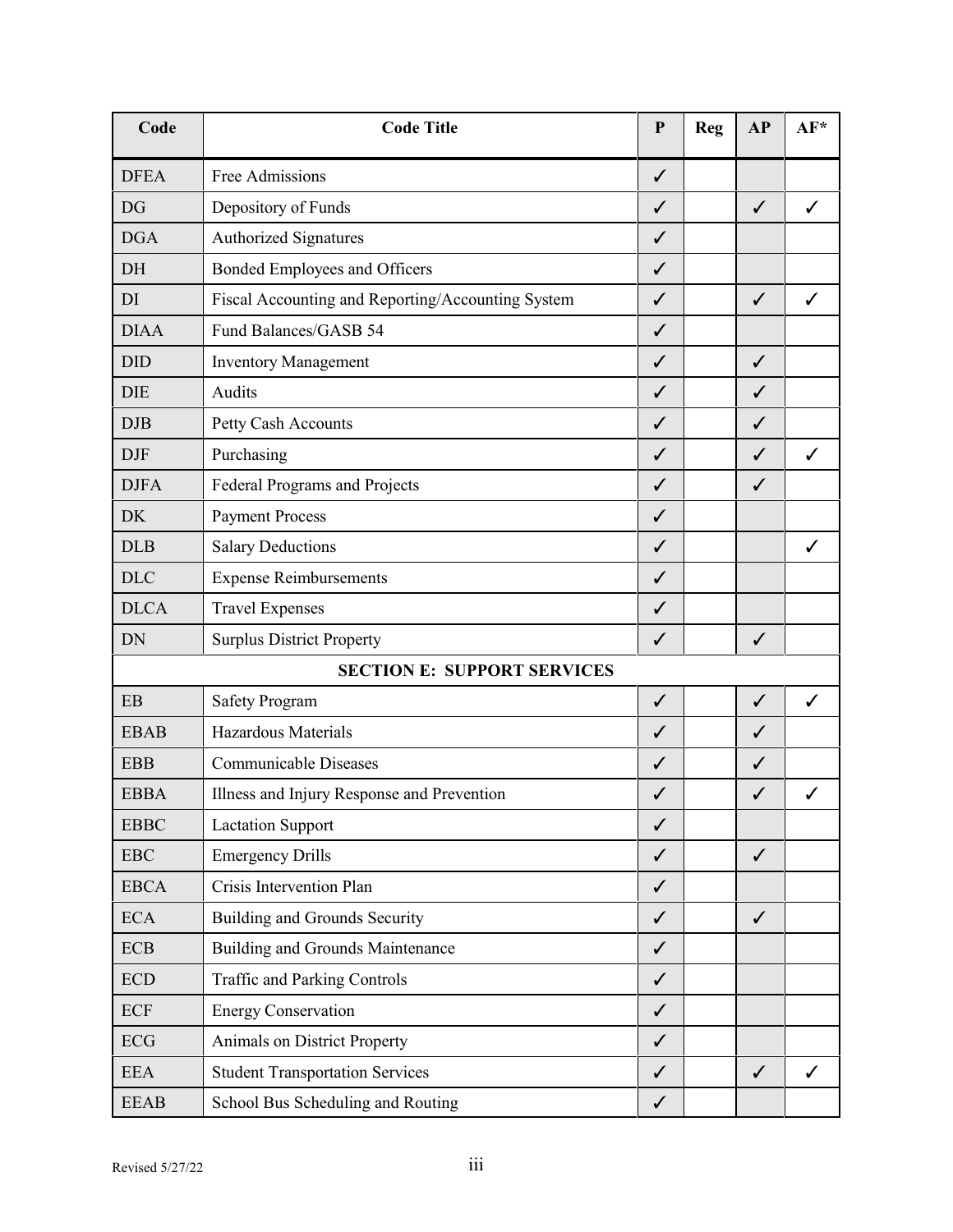| Code          | <b>Code Title</b>                                                        | $\mathbf{P}$ | Reg | AP           | $AF*$        |
|---------------|--------------------------------------------------------------------------|--------------|-----|--------------|--------------|
| EF            | Food Service Management                                                  | $\checkmark$ |     | $\checkmark$ | $\checkmark$ |
| <b>EFB</b>    | Free and Reduced-Price Food Service                                      | $\checkmark$ |     |              |              |
| <b>EGAAA</b>  | Reproduction of Copyrighted Materials                                    | ✓            |     | ✓            | ✓            |
| <b>EHB</b>    | <b>Technology Usage</b>                                                  | $\checkmark$ |     | $\checkmark$ |              |
| <b>EHBA</b>   | Student Use of Personal Electronic Devices for Instructional<br>Purposes | ✓            |     |              |              |
| <b>EHBC</b>   | Data Governance and Security                                             | $\checkmark$ |     | $\checkmark$ |              |
| <b>EIA</b>    | Property and Liability Insurance                                         | ✓            |     |              |              |
|               | <b>SECTION F: FACILITIES DEVELOPMENT</b>                                 |              |     |              |              |
| <b>FB</b>     | <b>Facilities Planning</b>                                               | $\checkmark$ |     | $\checkmark$ |              |
| FC            | School Closings, Consolidations and Reorganizations                      | ✓            |     |              |              |
| <b>FEB</b>    | Selection of Architectural, Engineering and Land Surveying<br>Services   | $\checkmark$ |     |              |              |
| <b>FEC</b>    | <b>Selection of Construction Management Services</b>                     | $\checkmark$ |     |              |              |
| <b>FED</b>    | Selection of a Construction Manager At Risk                              | $\checkmark$ |     |              |              |
| <b>FEE</b>    | Selection of a Design-Build Contractor                                   | $\checkmark$ |     |              |              |
| FEF           | <b>Construction Contracts and Bidding Awards</b>                         | $\checkmark$ |     | $\checkmark$ | ✓            |
| FF            | <b>Facility Names</b>                                                    | ✓            |     |              |              |
| <b>FFA</b>    | Memorials on Facilities and Grounds                                      | ✓            |     |              |              |
|               | <b>SECTION G: PERSONNEL</b>                                              |              |     |              |              |
| <b>GB</b>     | Part-Time and Substitute Employment                                      | $\checkmark$ |     |              |              |
| <b>GBA</b>    | <b>Exempt and Nonexempt Employees</b>                                    | ✓            |     |              |              |
| <b>GBAA</b>   | <b>Staff Extra-Duty Assignments</b>                                      | $\checkmark$ |     |              |              |
| <b>GBAC</b>   | Staffing with and Employing Retirees                                     | $\checkmark$ |     |              |              |
| <b>GBAD</b>   | Telework                                                                 | $\checkmark$ |     | ✓            |              |
| <b>GBB</b>    | <b>Staff Involvement in Decision Making</b>                              | $\checkmark$ |     |              |              |
| <b>GBBDA</b>  | Family and Medical Leave                                                 | $\checkmark$ |     |              |              |
| <b>GBBDAA</b> | <b>Staff Sick Leave Pool</b>                                             | $\checkmark$ |     |              |              |
| <b>GBCA</b>   | <b>Staff Conflict of Interest</b>                                        | $\checkmark$ |     |              |              |
| <b>GBCB</b>   | <b>Staff Conduct</b>                                                     | $\checkmark$ |     |              |              |
| <b>GBCBA</b>  | Employee Walkouts, Strikes and Other Disruptions                         | $\checkmark$ |     |              |              |
| <b>GBCBB</b>  | Protected Staff Communications                                           | $\checkmark$ |     |              |              |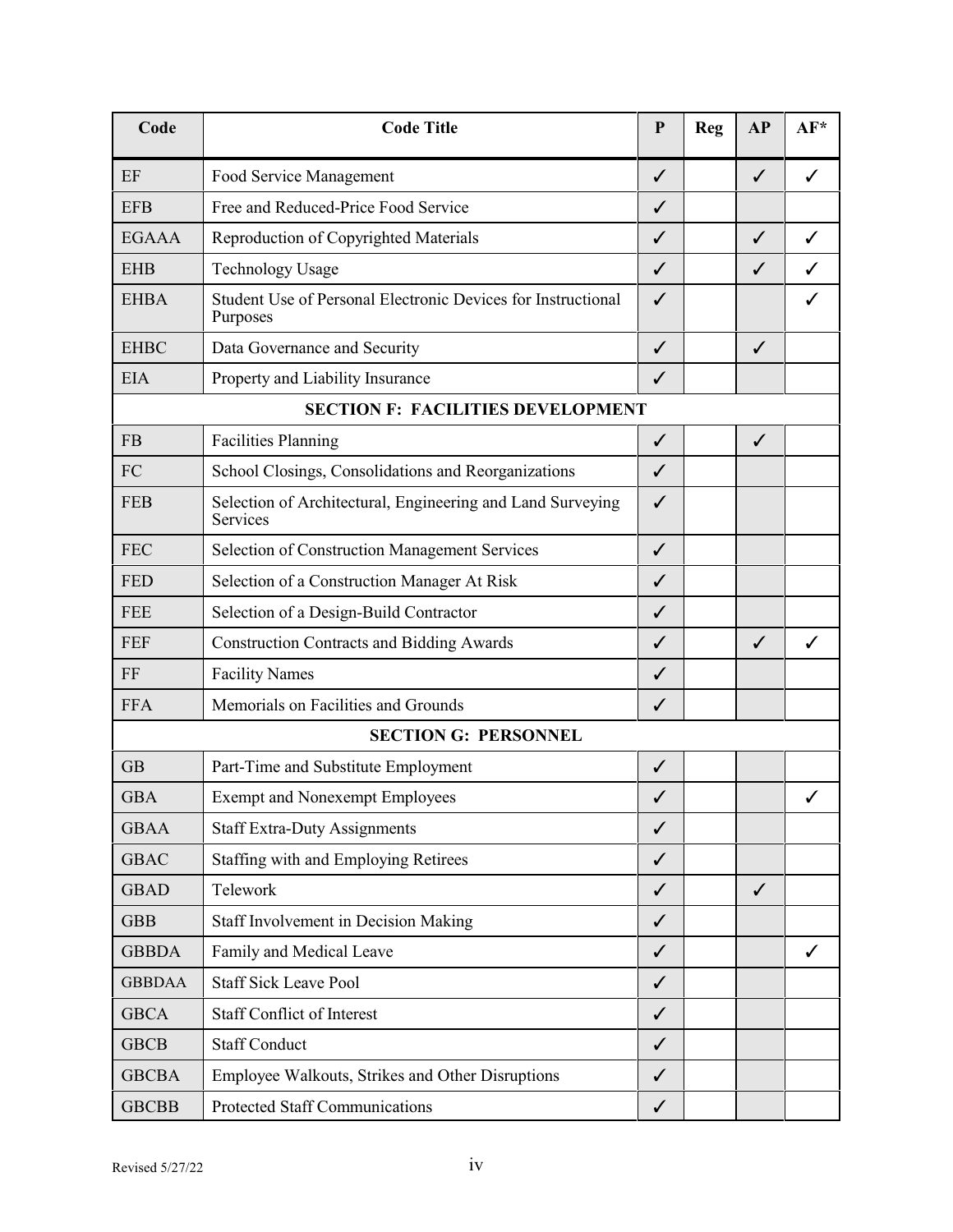| Code         | <b>Code Title</b>                                | ${\bf P}$    | <b>Reg</b> | AP           | AF*          |
|--------------|--------------------------------------------------|--------------|------------|--------------|--------------|
| <b>GBCBC</b> | <b>Staff Absences and Tardiness</b>              | $\checkmark$ |            |              |              |
| <b>GBCC</b>  | <b>Staff Use of Communication Devices</b>        | $\checkmark$ |            |              |              |
| <b>GBD</b>   | <b>Board-Staff Communication</b>                 | ✓            |            |              |              |
| <b>GBE</b>   | Staff Health and Safety                          | $\checkmark$ |            |              | ✓            |
| <b>GBEA</b>  | Workers' Compensation                            | ✓            |            |              |              |
| <b>GBEBA</b> | Drug-Free Workplace                              | ✓            |            |              | ✓            |
| <b>GBEBB</b> | <b>Employee Alcohol and Drug Testing</b>         | $\checkmark$ |            | $\checkmark$ |              |
| <b>GBEBC</b> | Criminal Background Checks                       | $\checkmark$ |            | ✓            | $\checkmark$ |
| <b>GBH</b>   | <b>Staff/Student Relations</b>                   | ✓            |            |              | ✓            |
| <b>GBL</b>   | Personnel Records                                | $\checkmark$ |            | $\checkmark$ | ✓            |
| <b>GBLB</b>  | References                                       | ✓            |            |              | ✓            |
| <b>GBM</b>   | <b>Staff Grievances</b>                          | ✓            |            |              | ✓            |
| <b>GCA</b>   | <b>Professional Staff Positions</b>              | ✓            |            |              | ✓            |
| <b>GCBA</b>  | Professional Staff Compensation                  | $\checkmark$ |            | $\checkmark$ | $\checkmark$ |
| <b>GCBC</b>  | Professional Staff Fringe Benefits               | ✓            |            | ✓            |              |
| <b>GCBDA</b> | Professional Staff Short-Term Leaves             | ✓            |            |              | ✓            |
| <b>GCBDB</b> | Professional Staff Long-Term Leaves and Absences | $\checkmark$ |            |              |              |
| <b>GCD</b>   | Professional Staff Recruiting and Hiring         | ✓            |            |              | ✓            |
| GCG          | Professional Staff Probation and Tenure          | ✓            |            |              |              |
| GCI          | Professional Staff Reassignments and Transfers   | $\checkmark$ |            |              | $\checkmark$ |
| GCJ          | Professional Staff Time Schedules                | ✓            |            |              |              |
| <b>GCKB</b>  | <b>Professional Staff Meetings</b>               | ✓            |            |              |              |
| <b>GCL</b>   | Professional Staff Development Opportunities     | $\checkmark$ |            | $\checkmark$ |              |
| <b>GCN</b>   | <b>Evaluation of Professional Staff</b>          | $\checkmark$ |            | ✓            |              |
| <b>GCPA</b>  | Reduction in Professional Staff Work Force       | $\checkmark$ |            | ✓            |              |
| <b>GCPB</b>  | Resignation of Professional Staff Members        | $\checkmark$ |            |              |              |
| <b>GCPD</b>  | <b>Suspension of Professional Staff Members</b>  | $\checkmark$ |            |              |              |
| <b>GCPE</b>  | <b>Termination of Professional Staff Members</b> | $\checkmark$ |            |              |              |
| <b>GCPF</b>  | Renewal of Professional Staff Members            | $\checkmark$ |            |              |              |
| <b>GCQD</b>  | Professional Staff Organizations                 | $\checkmark$ |            |              |              |
| <b>GDA</b>   | <b>Support Staff Positions</b>                   | ✓            |            |              |              |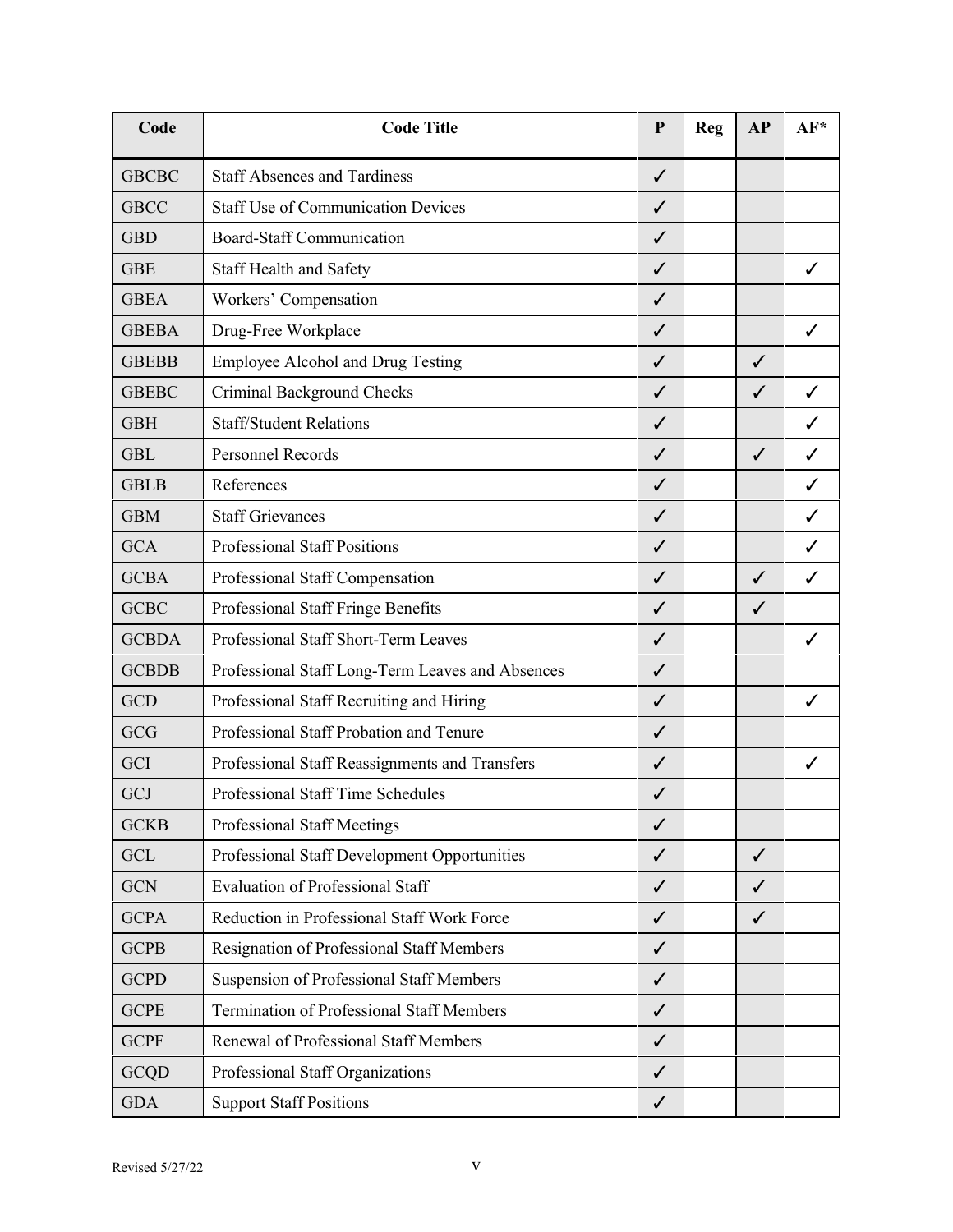| Code                                               | <b>Code Title</b>                                   | $\mathbf{P}$ | <b>Reg</b> | AP           | AF* |  |  |
|----------------------------------------------------|-----------------------------------------------------|--------------|------------|--------------|-----|--|--|
| <b>GDBA</b>                                        | <b>Support Staff Compensation</b>                   | $\checkmark$ |            |              |     |  |  |
| <b>GDBC</b>                                        | <b>Support Staff Fringe Benefits</b>                | $\checkmark$ |            | $\checkmark$ |     |  |  |
| <b>GDBDA</b>                                       | <b>Support Staff Leaves</b>                         | ✓            |            |              | ✓   |  |  |
| <b>GDC</b>                                         | <b>Support Staff Recruiting and Hiring</b>          | $\checkmark$ |            |              |     |  |  |
| <b>GDI</b>                                         | <b>Support Staff Reassignments and Transfers</b>    | $\checkmark$ |            |              | ✓   |  |  |
| <b>GDN</b>                                         | <b>Evaluation of Support Staff</b>                  | ✓            |            |              |     |  |  |
| <b>GDPB</b>                                        | <b>Resignation of Support Staff Members</b>         | $\checkmark$ |            |              |     |  |  |
| <b>GDPD</b>                                        | Suspension and Termination of Support Staff Members | $\checkmark$ |            |              |     |  |  |
| <b>GDPE</b>                                        | Nonrenewal and Termination of Support Staff Members | $\checkmark$ |            |              |     |  |  |
| <b>SECTION H: NEGOTIATIONS</b> (None at this time) |                                                     |              |            |              |     |  |  |
| <b>HH</b>                                          | <b>Teacher Negotiating Representatives</b>          | $\checkmark$ |            |              |     |  |  |
| <b>SECTION I: INSTRUCTION</b>                      |                                                     |              |            |              |     |  |  |
| IA                                                 | <b>Instructional Goals/Priority Objectives</b>      | $\checkmark$ |            |              |     |  |  |
| IC                                                 | Academic Calendar/Year/Day                          | $\checkmark$ |            |              |     |  |  |
| IF                                                 | <b>Curriculum Development</b>                       | ✓            |            | ✓            |     |  |  |
| <b>IGA</b>                                         | <b>Basic Instructional Programs</b>                 | $\checkmark$ |            |              |     |  |  |
| <b>IGAB</b>                                        | <b>Instructional Interventions</b>                  | ✓            |            |              |     |  |  |
| <b>IGAC</b>                                        | <b>Teaching About Religion</b>                      | ✓            |            |              |     |  |  |
| <b>IGAD</b>                                        | Occupational Education                              | ✓            |            |              |     |  |  |
| <b>IGAEA</b>                                       | Teaching About Drugs, Alcohol and Tobacco           | $\checkmark$ |            |              |     |  |  |
| <b>IGAEB</b>                                       | Teaching About Human Sexuality                      | ✓            |            | $\checkmark$ |     |  |  |
| <b>IGB</b>                                         | Accommodation of Students with Disabilities         | ✓            |            | $\checkmark$ |     |  |  |
| <b>IGBA</b>                                        | <b>Special Education</b>                            | $\checkmark$ |            | $\checkmark$ | ✓   |  |  |
| <b>IGBB</b>                                        | Programs for Gifted Students                        | $\checkmark$ |            | $\checkmark$ |     |  |  |
| <b>IGBC</b>                                        | Parent and Family Involvement and Engagement        | $\checkmark$ |            |              |     |  |  |
| <b>IGBCA</b>                                       | Programs for Homeless Students                      | $\checkmark$ |            |              | ✓   |  |  |
| <b>IGBCB</b>                                       | Programs for Migratory Students                     | $\checkmark$ |            | ✓            |     |  |  |
| <b>IGBD</b>                                        | <b>At-Risk Students</b>                             | $\checkmark$ |            |              |     |  |  |
| <b>IGBE</b>                                        | <b>Students in Foster Care</b>                      | $\checkmark$ |            | $\checkmark$ |     |  |  |
| <b>IGBG</b>                                        | Homebound Instruction                               | $\checkmark$ |            | ✓            |     |  |  |
| <b>IGBH</b>                                        | Programs for English Learners                       | $\checkmark$ |            |              | ✓   |  |  |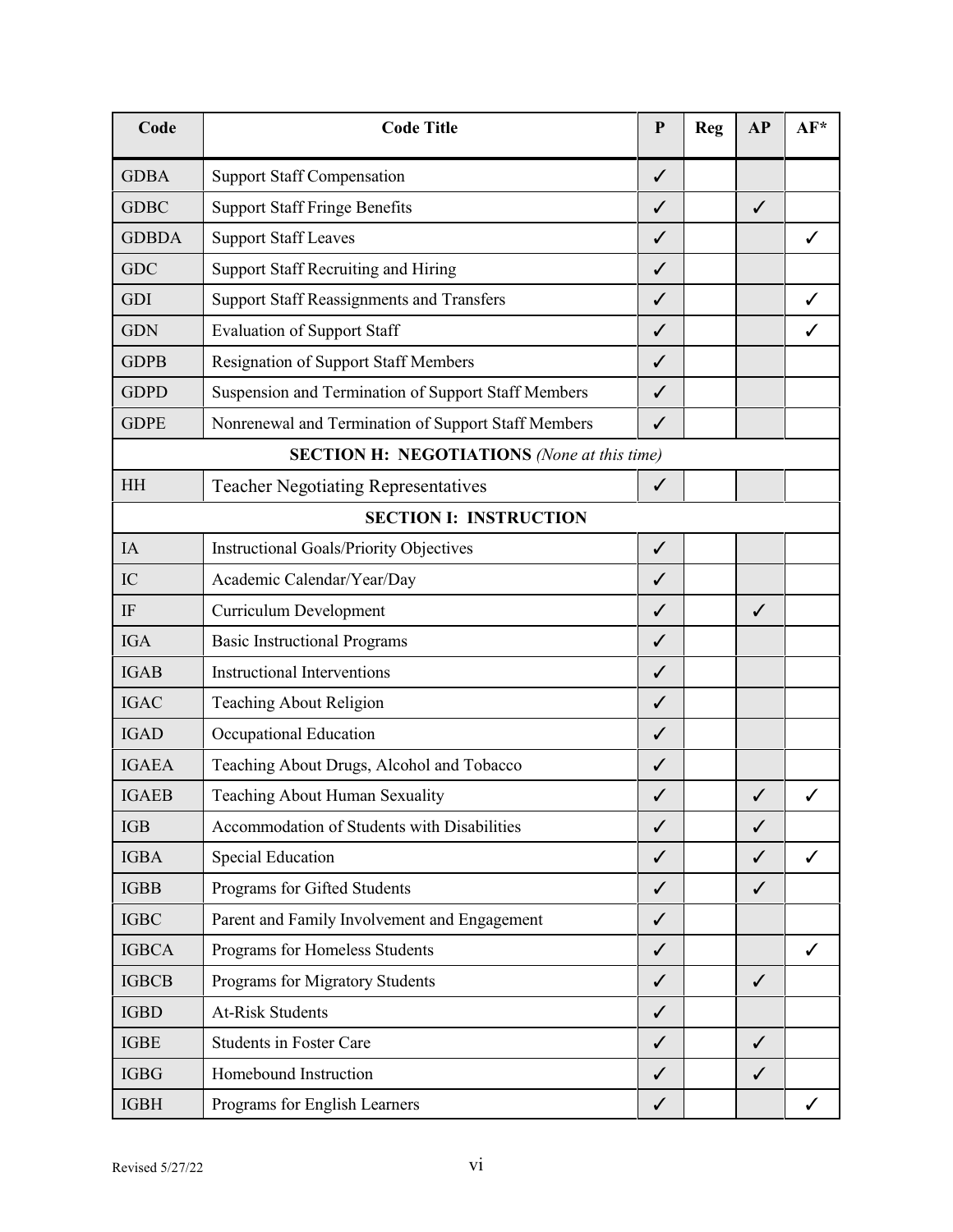| Code         | <b>Code Title</b>                                        | $\mathbf{P}$ | <b>Reg</b>   | AP           | AF*          |
|--------------|----------------------------------------------------------|--------------|--------------|--------------|--------------|
| <b>IGBI</b>  | Home Schooling                                           | $\checkmark$ |              |              | ✓            |
| <b>IGC</b>   | <b>Extended Instructional Program</b>                    | $\checkmark$ |              |              |              |
| <b>IGCD</b>  | <b>Virtual Courses</b>                                   | ✓            |              | ✓            | ✓            |
| <b>IGCE</b>  | Nontraditional Instruction Options                       | ✓            |              |              |              |
| <b>IGD</b>   | District-Sponsored Extracurricular Activities and Groups | $\checkmark$ | $\checkmark$ | $\checkmark$ | $\checkmark$ |
| <b>IGDA</b>  | Student-Initiated Group Use of District Facilities       | ✓            |              | ✓            |              |
| <b>IGDB</b>  | <b>Student Publications</b>                              | $\checkmark$ |              |              |              |
| <b>IGDBA</b> | Distribution of Noncurricular Student Publications       | $\checkmark$ |              |              |              |
| <b>IGDF</b>  | <b>Student Fundraising</b>                               | ✓            |              |              | ✓            |
| <b>IHB</b>   | <b>Class Size</b>                                        | $\checkmark$ |              |              |              |
| <b>IIA</b>   | <b>Instructional Materials</b>                           | $\checkmark$ |              | $\checkmark$ |              |
| <b>IIAC</b>  | <b>Instructional Media Centers/School Libraries</b>      | $\checkmark$ | $\checkmark$ |              | ✓            |
| <b>IICA</b>  | Field Trips and Excursions                               | ✓            |              |              | ✓            |
| <b>IICC</b>  | <b>School Volunteers</b>                                 | $\checkmark$ |              | $\checkmark$ |              |
| $I\!K$       | Academic Achievement                                     | ✓            |              |              |              |
| <b>IKC</b>   | <b>Class Rankings</b>                                    | ✓            |              |              |              |
| <b>IKE</b>   | Promotion, Acceleration and Retention of Students        | $\checkmark$ |              |              |              |
| <b>IKF</b>   | <b>Graduation Requirements</b>                           | $\checkmark$ |              |              | ✓            |
| <b>IKFA</b>  | Early Graduation                                         | ✓            |              |              | ✓            |
| <b>IKFB</b>  | <b>Graduation Exercises</b>                              | $\checkmark$ |              |              |              |
| $\mathbb{L}$ | <b>Assessment Program</b>                                | ✓            |              | ✓            |              |
| <b>ILA</b>   | Test Integrity and Security                              | ✓            |              |              |              |
| IM           | <b>Evaluation of Instructional Programs</b>              | $\checkmark$ |              |              |              |
| <b>INB</b>   | Teaching About Controversial Issues                      | $\checkmark$ |              |              |              |
| <b>INC</b>   | <b>Speakers at District Events</b>                       | $\checkmark$ |              |              |              |
| IND          | Ceremonies and Observances                               | $\checkmark$ |              | $\checkmark$ |              |
|              | <b>SECTION J: STUDENTS</b>                               |              |              |              |              |
| JC           | <b>School Attendance Areas</b>                           | $\checkmark$ |              |              |              |
| <b>JCB</b>   | <b>Intradistrict Transfers</b>                           | $\checkmark$ |              | $\checkmark$ | ✓            |
| <b>JCC</b>   | <b>Interdistrict Transfers</b>                           | $\checkmark$ |              |              |              |
| <b>JEA</b>   | Compulsory and Part-Time Attendance                      | ✓            |              | $\checkmark$ |              |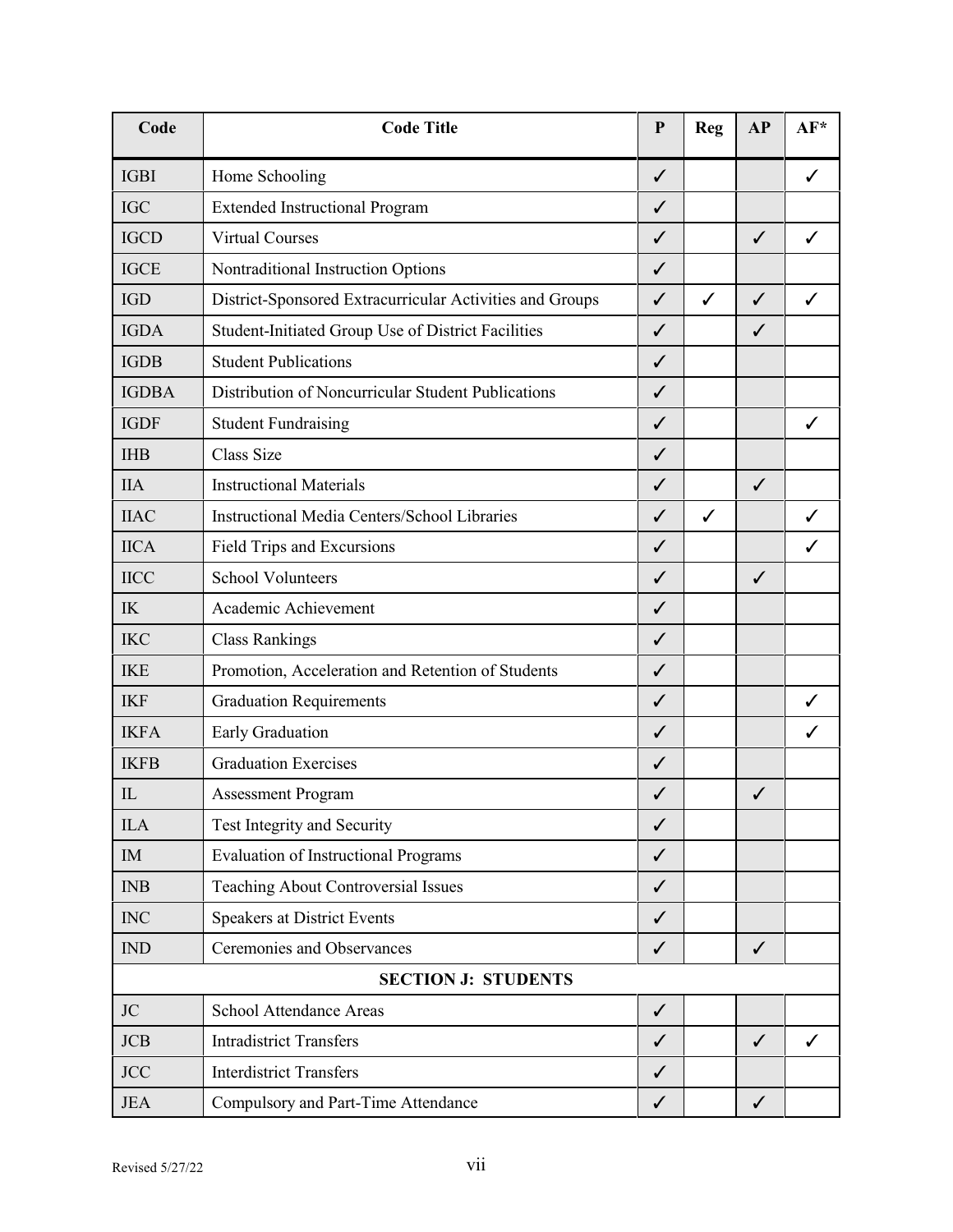| Code        | <b>Code Title</b>                                  | ${\bf P}$    | <b>Reg</b>   | AP           | AF*          |
|-------------|----------------------------------------------------|--------------|--------------|--------------|--------------|
| <b>JEC</b>  | School Admissions                                  | $\checkmark$ |              |              | ✓            |
| <b>JECA</b> | Admission of Students                              | ✓            |              | $\checkmark$ | ✓            |
| <b>JECC</b> | Assignment of Student to Grade Levels/Classes      | $\checkmark$ |              |              |              |
| <b>JED</b>  | <b>Student Absences and Excuses</b>                | $\checkmark$ |              | ✓            |              |
| <b>JEDB</b> | <b>Student Dismissal Precautions</b>               | ✓            |              |              |              |
| <b>JFCA</b> | <b>Student Dress Code</b>                          | ✓            |              | ✓            |              |
| <b>JFCB</b> | Care of School Property by Students                | ✓            |              |              |              |
| <b>JFCC</b> | <b>Student Conduct on School Transportation</b>    | ✓            |              | ✓            | ✓            |
| <b>JFCE</b> | <b>Secret Organizations</b>                        | $\checkmark$ |              |              |              |
| <b>JFCF</b> | <b>Bullying</b>                                    | ✓            |              |              | ✓            |
| <b>JFCG</b> | Hazing                                             | ✓            |              |              |              |
| <b>JFCH</b> | Student Alcohol/Drug Abuse                         | $\checkmark$ |              |              |              |
| <b>JFCJ</b> | Weapons in School                                  | ✓            |              |              |              |
| <b>JFCL</b> | A+ Schools Program                                 | ✓            |              | $\checkmark$ |              |
| <b>JFG</b>  | Interrogations, Interviews and Searches            | $\checkmark$ |              |              |              |
| <b>JG</b>   | <b>Student Discipline</b>                          | $\checkmark$ | $\checkmark$ |              | $\checkmark$ |
| <b>JGA</b>  | Corporal Punishment                                | $\checkmark$ |              |              |              |
| <b>JGB</b>  | Detentions and/or In-School Suspension of Students | $\checkmark$ |              |              |              |
| <b>JGD</b>  | Student Suspension and Expulsion                   | $\checkmark$ |              |              |              |
| <b>JGE</b>  | Discipline of Students with Disabilities           | $\checkmark$ |              | $\checkmark$ |              |
| <b>JGF</b>  | Discipline Reporting and Records                   | ✓            |              |              | ✓            |
| <b>JGGA</b> | Seclusion and Restraint                            | $\checkmark$ |              |              | ✓            |
| <b>JHA</b>  | <b>Student Insurance</b>                           | $\checkmark$ |              |              |              |
| <b>JHC</b>  | <b>Student Health Services and Requirements</b>    | ✓            |              | $\checkmark$ |              |
| <b>JHCB</b> | Immunization of Students                           | $\checkmark$ |              | $\checkmark$ |              |
| <b>JHCD</b> | Administration of Medications to Students          | $\checkmark$ |              | $\checkmark$ | ✓            |
| <b>JHCE</b> | Do Not Resuscitate (DNR) Orders                    | $\checkmark$ |              |              |              |
| <b>JHCF</b> | <b>Student Allergy Prevention and Response</b>     | $\checkmark$ |              | $\checkmark$ |              |
| <b>JHD</b>  | <b>Student Counseling Program</b>                  | $\checkmark$ |              |              |              |
| <b>JHDA</b> | Surveying, Analyzing or Evaluating Students        | $\checkmark$ |              |              |              |
| <b>JHDF</b> | Suicide Awareness and Prevention                   | $\checkmark$ |              |              |              |